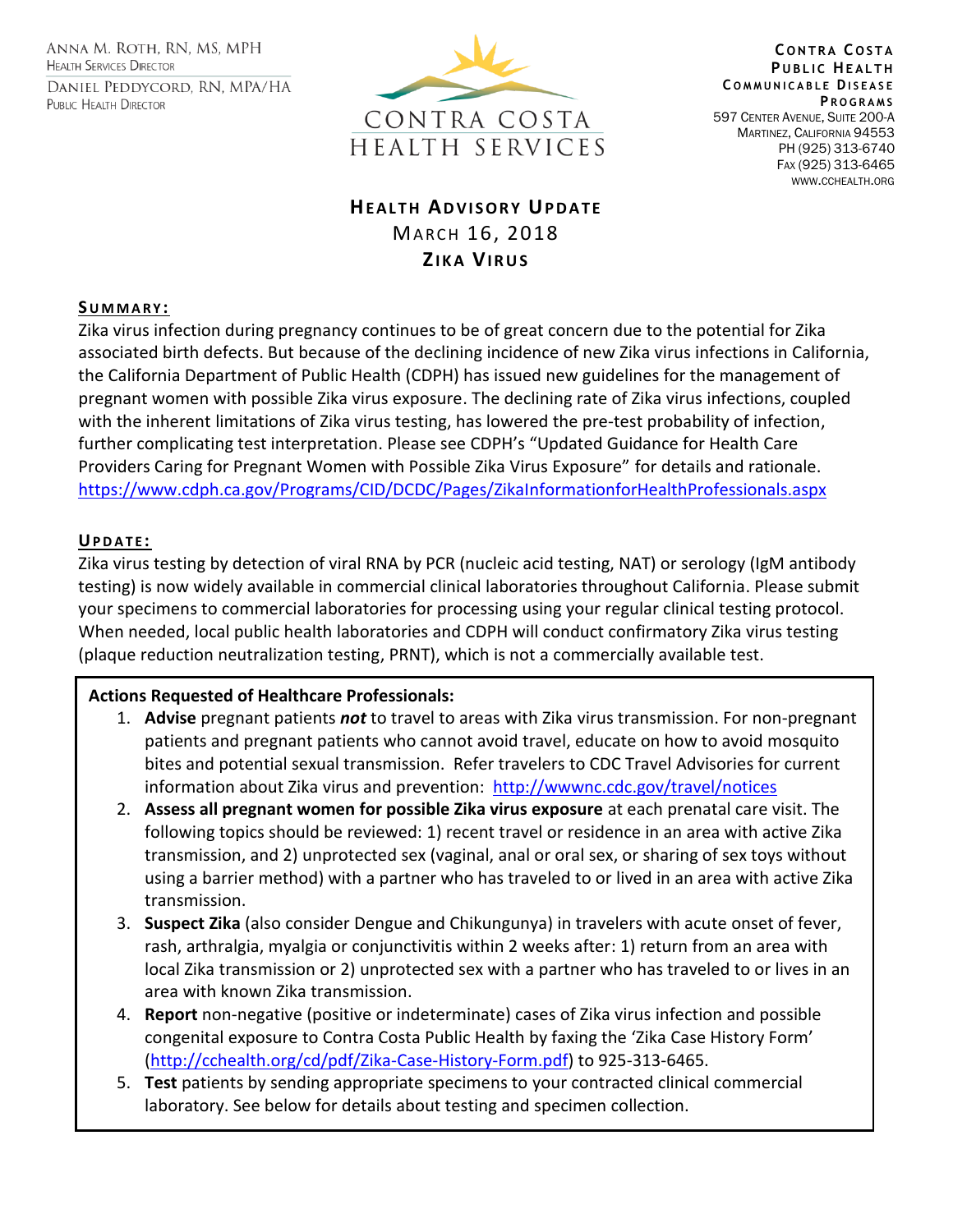# **WHO TO TEST:**

### **TESTING BY EXPOSURE GROUPS**

- **Pregnant women with symptoms of Zika virus disease (acute onset of fever, rash, arthralgia, or conjunctivitis).**
	- Testing should be done as soon as possible.
- **Asymptomatic pregnant women with ongoing possible Zika virus exposure**
	- Zika IgM antibody and PCR testing may be considered after pre-test counseling and individualized risk assessment for those with an appropriate exposure history (e.g., exposure limited to current pregnancy), but is not routinely recommended.
- **Asymptomatic pregnant women with recent but without ongoing exposure**
	- May not be routinely tested but instead should be assessed carefully for factors that increase the likelihood of Zika infection.
	- A patient's risk tolerance and decision-making regarding pregnancy may be sufficient justification to test for Zika virus infection.
- **Pregnant women who have recent possible Zika virus exposure and who have a fetus with prenatal ultrasound findings consistent with congenital Zika virus syndrome**
	- **Should receive Zika virus testing to assist in establishing the etiology of the birth defects.**
- **Infants/Neonates** with:
	- **Exposure occurring at any time during mother's pregnancy,**
	- Born to a mother with a positive or inconclusive laboratory result,
	- Possible congenital Zika virus infection (microcephaly at birth, intracranial calcifications detected prenatally or at birth, or other brain or eye abnormalities consistent with Zika virus infection or symptoms consistent with acute Zika virus infection within 2 weeks of birth).
- **Symptomatic non-pregnant travelers or sexual partners of travelers with possible Zika virus exposure**
	- Not high priority unless attempting pregnancy or sexual partner is pregnant or trying to become pregnant.

### **E X P O S U R E I S DE F I N E D A S :**

- Recent travel to an area with risk of Zika virus\*
- Resident of an area with risk of Zika virus\*
- Recent unprotected sexual contact with
	- a male who has traveled in the past 6 months to an area with risk of Zika virus
	- a female who has traveled in the past 8 weeks to an area with risk of Zika virus

\* Map of Areas with Zika: [\(https://wwwnc.cdc.gov/travel/page/world-map-areas-with-zika\)](https://wwwnc.cdc.gov/travel/page/world-map-areas-with-zika)

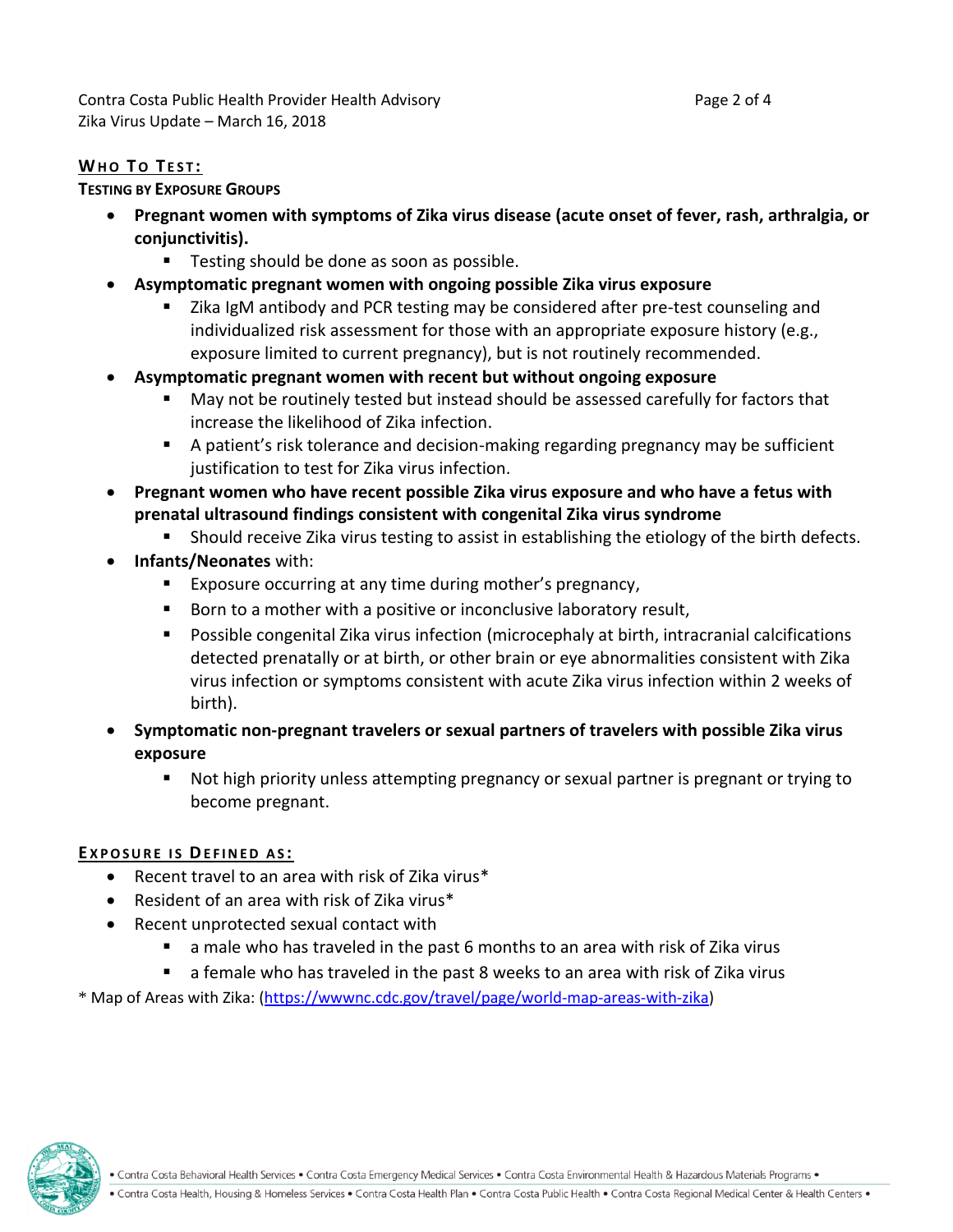# **How to Test for Zika Virus in Adults**

|                                  | Pregnancy Status <sup>1</sup>                                                         | Zika Virus RNA [i.e. PCR,<br>NAT, or NAA]<br>(Serum & Urine) | <b>Zika Virus</b><br>Antibody, IgM<br>(Serum) |
|----------------------------------|---------------------------------------------------------------------------------------|--------------------------------------------------------------|-----------------------------------------------|
| Symptomatic<br>(onset ≤12 weeks) | Pregnant                                                                              |                                                              |                                               |
|                                  | Non-Pregnant                                                                          |                                                              |                                               |
| Asymptomatic*                    | Pregnant without Ongoing Exposure<br>(not routinely tested - see text)                | $(exposure \leq 12 weeks ago)$                               |                                               |
|                                  | Pregnant with Ongoing Exposure                                                        |                                                              | (once a trimester)                            |
|                                  | Pregnant with Abnormal Ultrasound<br><b>Findings Suspicious for Zika</b><br>Infection |                                                              |                                               |

**\*** Prolonged IgM persistence may make it challenging to determine whether the infection occurred during the current pregnancy or prior to the current pregnancy.

# **How to Test for Zika Virus in Infants/ Neonates<sup>2</sup>** (ideally, samples should be collected within 2 days of life)

|                                              | <b>Status at Birth</b>                                          | <b>Zika Virus RNA</b><br>[i.e. PCR, NAT,<br>NAA1<br>(Serum & Urine) | <b>Zika Virus</b><br>Antibody, IgM<br>(Serum) |
|----------------------------------------------|-----------------------------------------------------------------|---------------------------------------------------------------------|-----------------------------------------------|
| <b>Babies of Mothers Infected with Zika</b>  | Non-negative mother<br>(positive or indeterminate for<br>Zika)  |                                                                     |                                               |
| <b>Babies with Congenital Zika Infection</b> | Abnormal findings<br>consistent with Zika<br>infection at Birth |                                                                     |                                               |
|                                              | Zika Symptoms<br>within 2 weeks of birth                        | (consider testing CSF)                                              |                                               |

 $^2$  Update: Interim Guidance for the Diagnosis, Evaluation, and Management of Infants with Possible Congenital Zika Virus Infection — United States, October 2017 (MMWR, October 2017) <https://www.cdc.gov/mmwr/volumes/66/wr/mm6641a1.htm>



 $\overline{a}$ 

<sup>1</sup> Update: Interim Guidance for Health Care Providers Caring for Pregnant Women with Possible Zika Virus Exposure — United States Including U.S. Territories. (MMWR, July 2017) [\(https://www.cdc.gov/mmwr/volumes/66/wr/mm6629e1.htm?s\\_cid=mm6629e1\\_w\)](https://www.cdc.gov/mmwr/volumes/66/wr/mm6629e1.htm?s_cid=mm6629e1_w)

<sup>.</sup> Contra Costa Behavioral Health Services . Contra Costa Emergency Medical Services . Contra Costa Environmental Health & Hazardous Materials Programs .